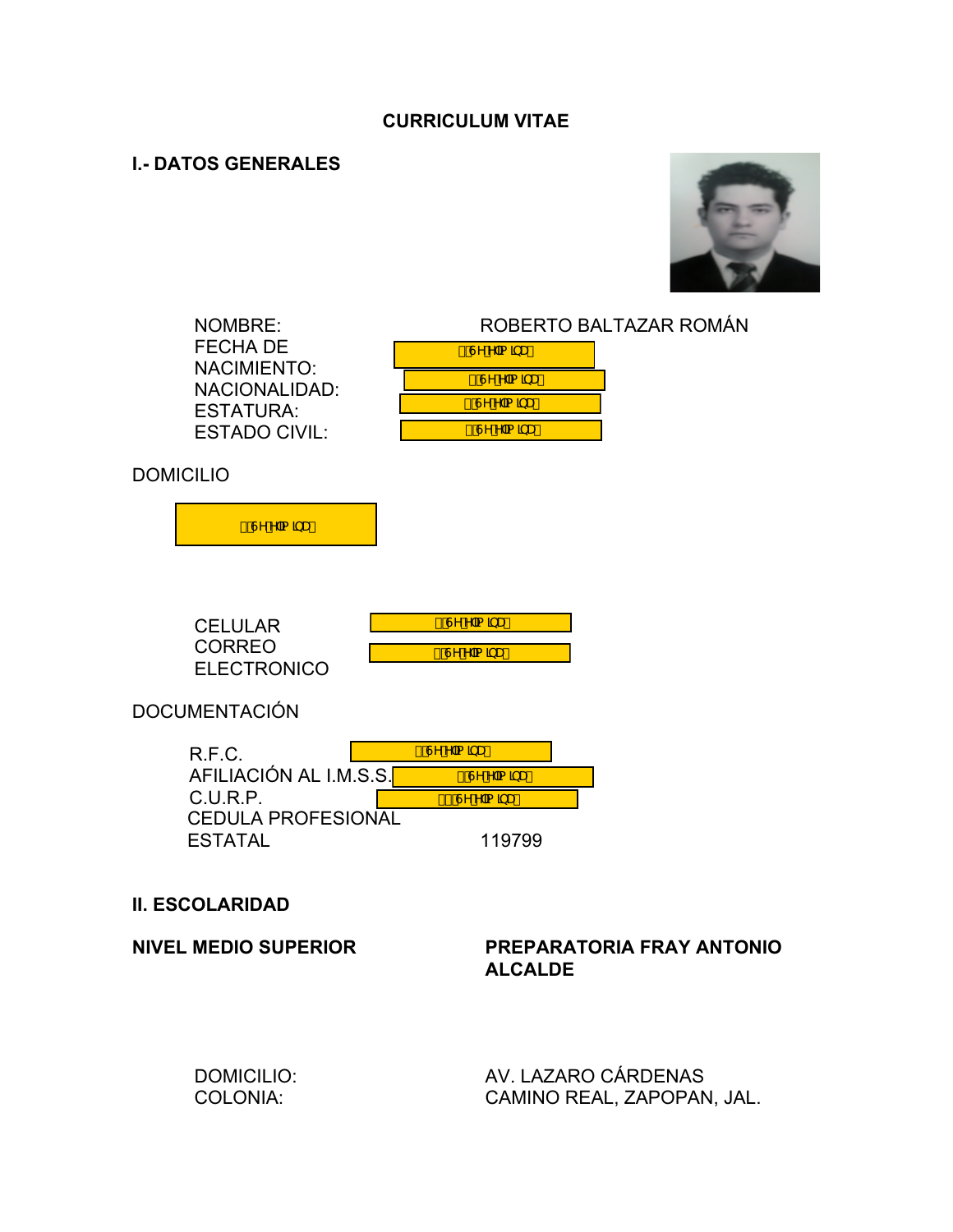PERÍODO ESCOLAR: DURACIÓN: DOCTO. RECIBIDO:

### **PROFESIONAL**

DOMICILIO: AV. LOS MAESTROS PERIODO ESCOLAR: 2003A - 2009B DURACIÓN: 6 AÑOS DOCTO RECIBIDO: CEDULA / TÍTULO CARRERA: ABOGADO

 1995 - 1998 3 AÑOS **CERTIFICADO** 

### **UNIVERSIDAD DE GUADALAJARA (CUCSH)**

COLONIA: ZONA CENTRO, GUADALAJARA, JAL.

# **PROFESIONAL TRIBUNAL ELECTORAL DEL PODER JUDICIAL DE LA FEDERACIÓN**

**NULIDADES EN MATERIA** 

**ELECTORAL**

# **ESPECIALIDAD:**

DOMICILIO:

 MODALIDAD: PERÍODO: DURACION: ESTATUS: DOCTO. RECIBIDO: PABLO DE LA LLAVE NO. 110, DEL COYOACAN, MEXICO D.F. VIRTUAL MARZO 2013 – JUNIO 2013 4 MESES CONCLUIDO CONSTANCIA.

# **III. RESUMEN LABORAL**

**2008 - 2015: ABOGADO POSTULANTE EN LOS TRIBUNALES DE JALISCO, AGUASCALIENTES Y SAN LUIS POTOSÍ. LITIGANTE PARTICULAR.**

DURACIÓN: FEBRERO 2008 A LA FECHA.

**ACTIVIDADES: ASESORÍA JURÍDICA EN DERECHO CORPORATIVO, LABORAL, FAMILIAR, MERCANTIL, CIVIL, PENAL, ADMINISTRATIVO, REGISTRAL Y ELECTORAL.**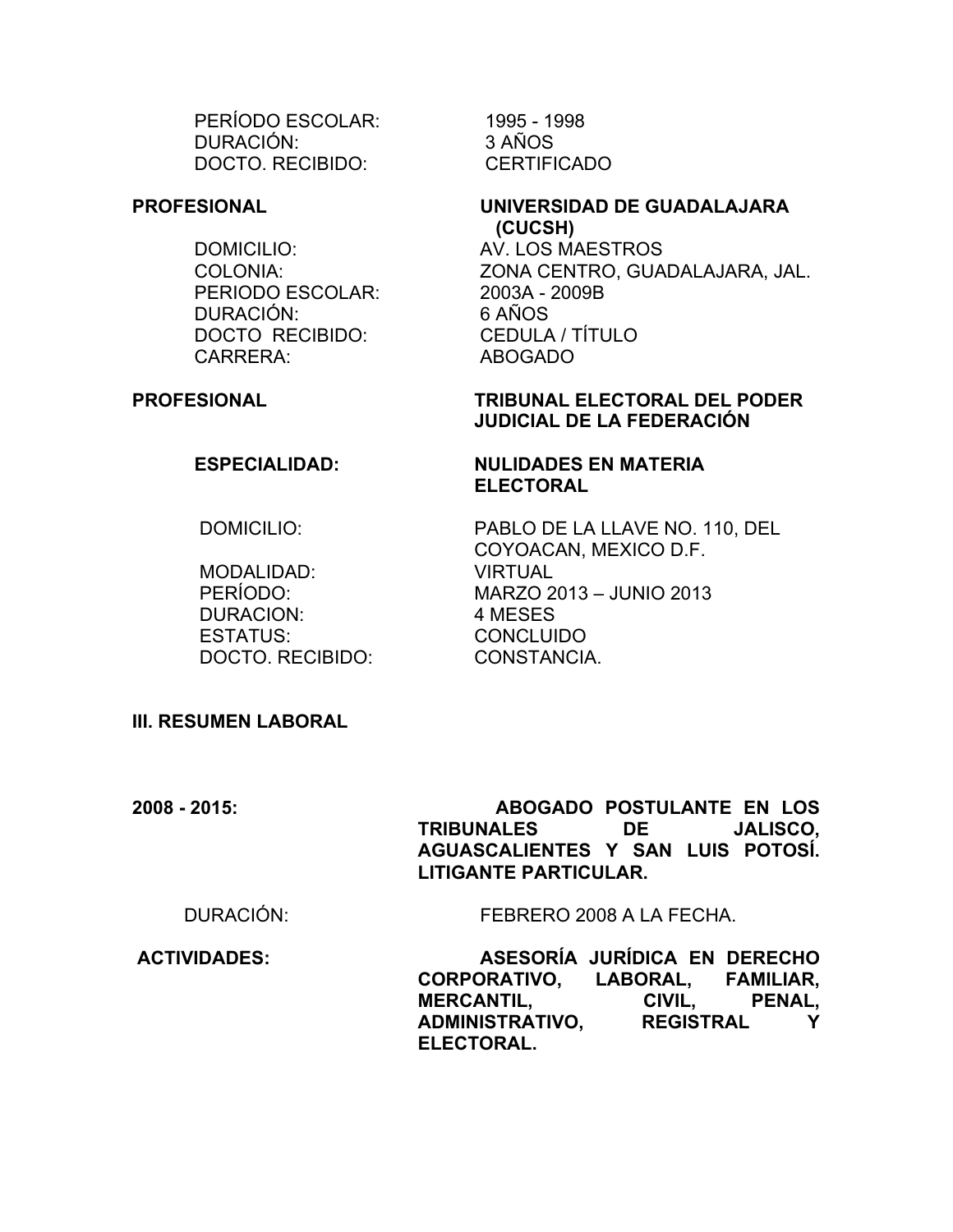## **FUNCIONES QUE REALIZA:**

**DERECHO CORPORATIVO:**

1.- REVISION LEGAL DE EMPRESAS, ASOCIACIONES CIVILES, SOCIEDADES CIVILES Y FUNDACIONES.

2.- CONSTITUCIÓN DE PERSONAS TANTO FÍSICAS COMO MORALES.

3.- ASAMBLEAS CONSTITUTIVAS.

4.- ACTAS CONSTITUTIVAS.

5.- APODERADOS Y REPRESENTANTES LEGALES.

6.- MARCAS COMERCIALES.

7.- CONTABILIDAD APLICADA AL DERECHO. 8.-CONTRATOS DE PRESTACIÓN DE SERVICIOS.

9.- LICENCIAS MUNICIPALES Y ESTATALES.

10.- AMPAROS CONTRA LEYES.

## **DERECHO FAMILIAR:**

1.- DIVORCIOS ADMINISTRATIVOS.

- 2.- DIVORCIOS CONTENCIOSOS.
- 3.- DIVORCIOS POR MUTUO.
- 4.- JUICIOS DE ALIMENTOS.
- 5.- JUICIOS INTESTAMENTARIOS.
- 6.- JUICIOS DE ADOPCION.

### **DERECHO LABORAL:**

1.- ASESORÍA EN EL ÁREA DE RECURSOS HUMANOS, EN LO REFERENTE A LA ELABORACIÓN DE LA DOCUMENTACION PROPIA AL PROCESO DE RECLUTAMIENTO, CONTRATACIÓN, RENUNCIA Y FINIQUITO DEL PERSONAL (A,B,C, DE LA CONTRATACIÓN).

2.- CONTRATO INDIVIDUAL DE TRABAJO POR TIEMPO DETERMINADO O INDETERMINADO.

3.- CONTRATO COLECTIVO DE TRABAJO.

- 4.- CONTRATO DE CONFIDENCIALIDAD.
- 5.- REGLAMENTO INTERNO DE TRABAJO.
- 6.- ACTAS ADMINISTRATIVAS.

7.- NÓMINA.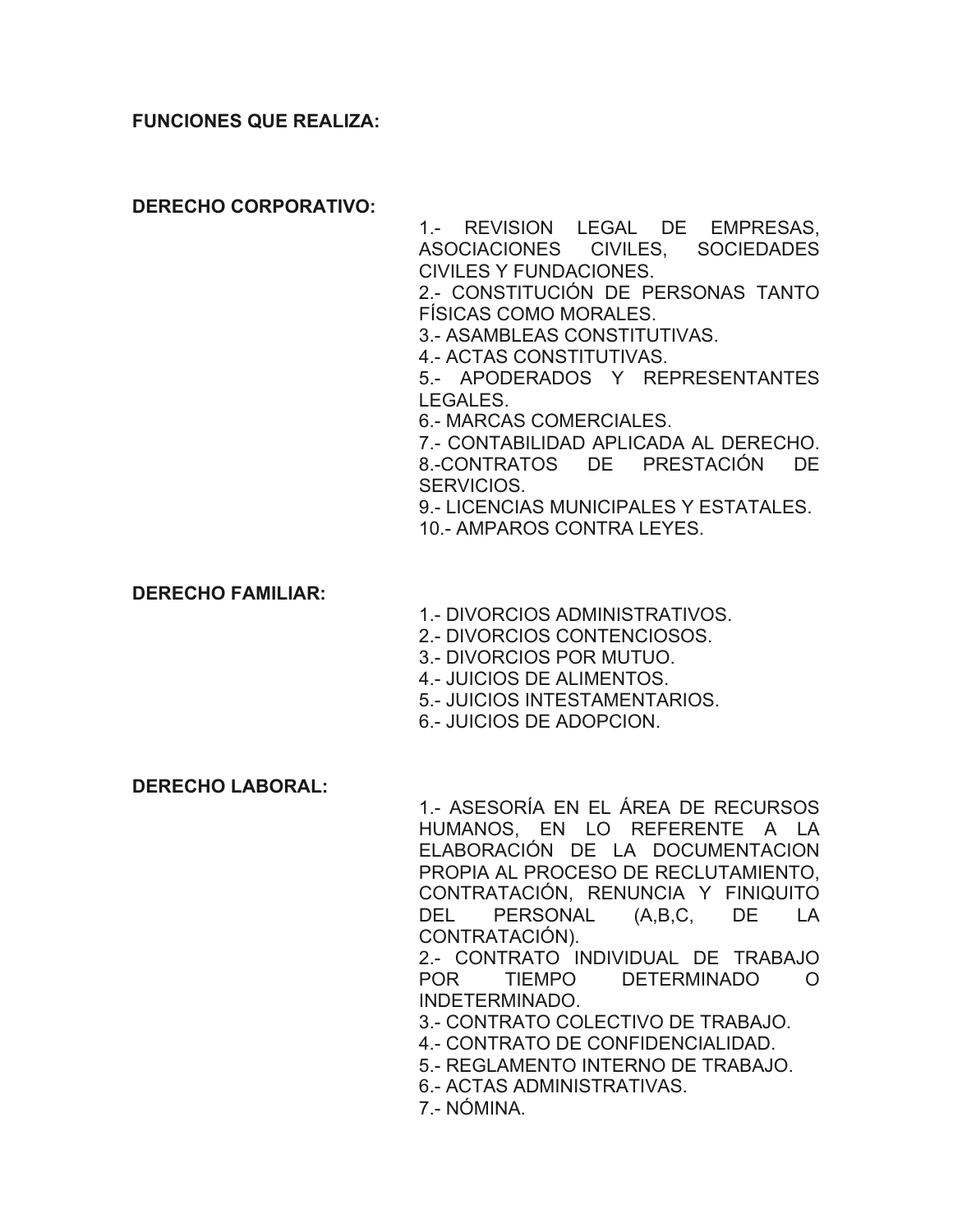8.- SINDICATOS.

9.-REPRESENTACION LEGAL EN PROCEDIMIENTOS Y/O JUICIOS LABORALES ANTE LA PROCURADURIA DE LA DEFENSA DEL TRABAJADOR Y ANTE LA JUNTA LOCAL Y FEDERAL DE CONCILIACIÓN Y ARBITRAJE. 10.- AMPAROS LABORALES.

**DERECHO PENAL:**

1.- DENUNCIAS.

2.- CONSIGNACION DE PERSONAL.

3.- AMPAROS.

4.- DELITOS RELACIONADOS CON LA EMPRESA.

**DERECHO MERCANTIL:**

1.- JUICIO MERCANTIL ORDINARIO. 2.- JUICIO MERCANTIL EJECUTIVO.

# **DERECHO ELECTORAL:**

**1.- PROCESO ELECTORAL DEL AÑO 2009 (ELECCIONES PARA MUNÍCIPES DE SAN PEDRO TLAQUEPAQUE, JALISCO).** 

- PROCESO SANCIONADOR ORDINARIO.
- PROCESO SANCIONADOR ESPECIAL.
- JUICIO DE INCONFORMIDAD.
- REVISIÓN CONSTITUCIONAL.

**2.- PROCESO ELECTORAL DEL AÑO 2012 (ELECCIONES PARA MUNÍCIPES DE EL SALTO, JALISCO).** 

- PROCESO SANCIONADOR ORDINARIO.
- PROCESO SANCIONADOR ESPECIAL.
- JUICIO DE INCONFORMIDAD.
- REVISIÓN CONSTITUCIONAL.

**3.- PROCESO ELECTORAL DEL AÑO 2015 (ELECCIONES PARA MUNÍCIPES DE EL SALTO, JALISCO).** 

- PROCESO SANCIONADOR ORDINARIO.
- PROCESO SANCIONADOR ESPECIAL.